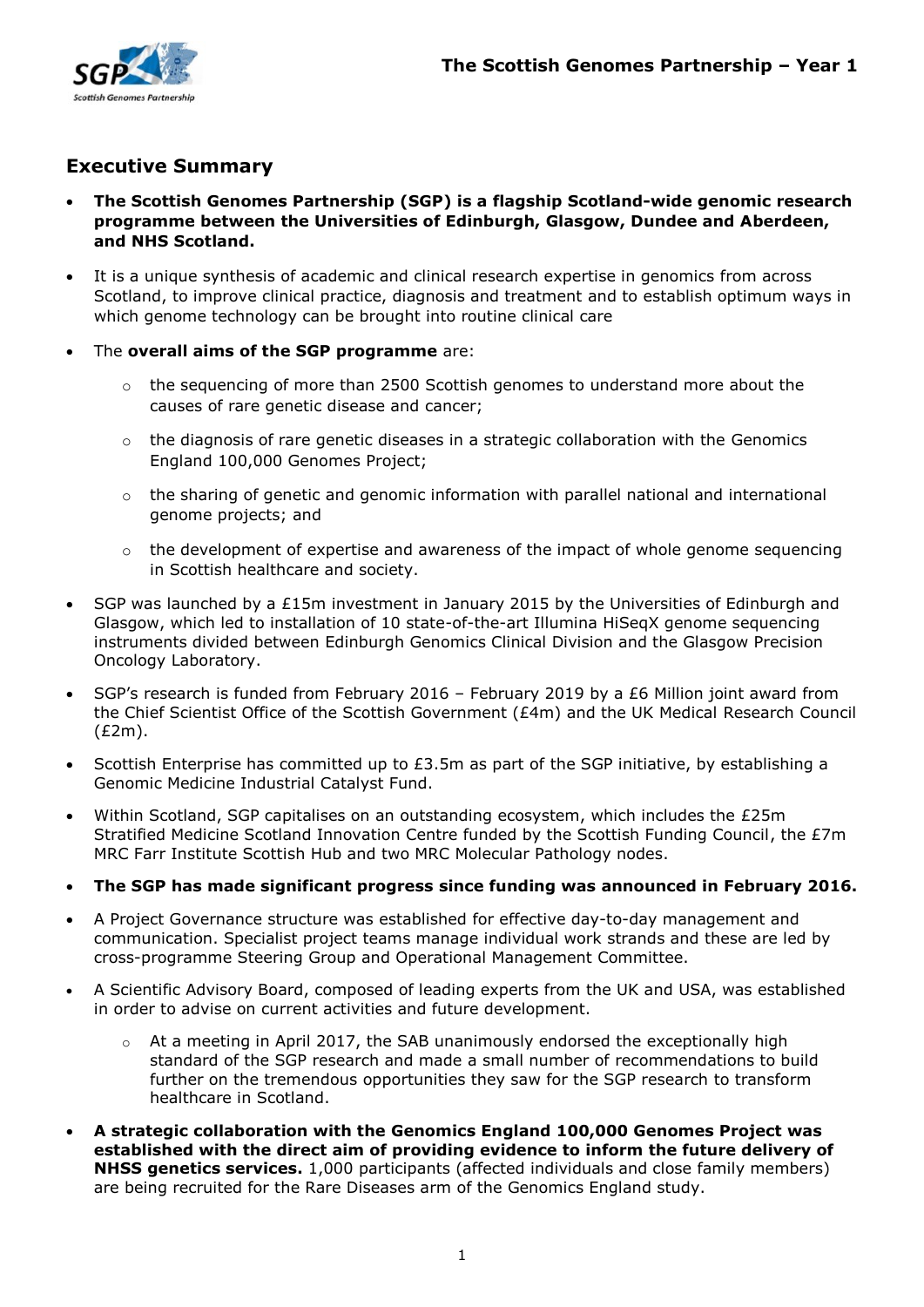

- $\circ$  Intensive working between February 2016 and February 2017 aligned the Scottish protocol with the Genomics England approach, and enabled regulatory approvals from the Public Benefit and Privacy Panel for Health and Social Care, the Research Ethics Committee and NHS Research Scotland.
- $\circ$  Recruitment to the SGP-NHSS study opened in March 2017 and is progressing very well.
- o The NHSS Genetics Laboratory leads and Edinburgh Genomics Clinical Division have ensured joint working to develop robust sample handling protocols.
- $\circ$  SGP bioinformaticians and Edinburgh Genomics Clinical Division have invested significant time in establishing the secure transfer of SGP sequence data into the Genomics England bioinformatics pipeline.
- $\circ$  The SGP Steering Group and Operational Management Committee both include health commissioning expertise to ensure that SGP findings can be taken up effectively by NHS **Scotland**
- $\circ$  Health Economics data collection will provide essential evidence for NHS Scotland service development.
- $\circ$  The project is establishing joint working between SGP bioinformatics expertise and NHS Scotland clinical scientists to explore how to develop skills and infrastructure for genomic data interpretation in NHS Scotland. This vital collaboration is also reaching out to relevant service leads in NHS England, to ensure learning from other early work in this area.

## **In the cancer work strand, the SGP is providing cutting-edge sequencing and analysis for clinically important and recalcitrant cancers from Scottish cohorts.**

- The Glasgow Precision Oncology Laboratory is delivering sequencing for all the SGP cancer projects, and this is expected to be complete by the end of 2017.
- o Seven studies have been selected, including retrospective pancreatic, oesophageal and ovarian cancer samples.
- o An exciting new collaboration with AstraZeneca and the Stratified Medicine Scotland Innovation Centre will perform whole genome sequencing on 200 ovarian cancer cases.
- $\circ$  Using the SGP award, the bioinformatics team in Glasgow is developing new cancer genome analysis pipelines. This leading-edge work is expected to be used for future clinical trials, and the learning from this will facilitate the development of rapid turnaround genomic screening for cancer.
- $\circ$  SGP bioinformaticians in Edinburgh will soon begin analysis of whole genome sequencing data from the strategically important AstraZeneca study.

# **SGP Rare Disease academic studies are building on Scotland's outstanding academic track record in gene identification and functional analysis of single gene human disorders.**

- $\circ$  Four studies are underway, seeking new information about unknown molecular influences on motor neurone disease, eye malformation, microcephalic dwarfism and disorders of sexual development.
- $\circ$  The sequencing of 825 genomes through Edinburgh Genomics Clinical Division is already two thirds complete, with extremely high quality data produced.
- $\circ$  Initial analyses are underway by SGP bioinformaticians at the University of Edinburgh prior to the selection of the final cases for these projects.